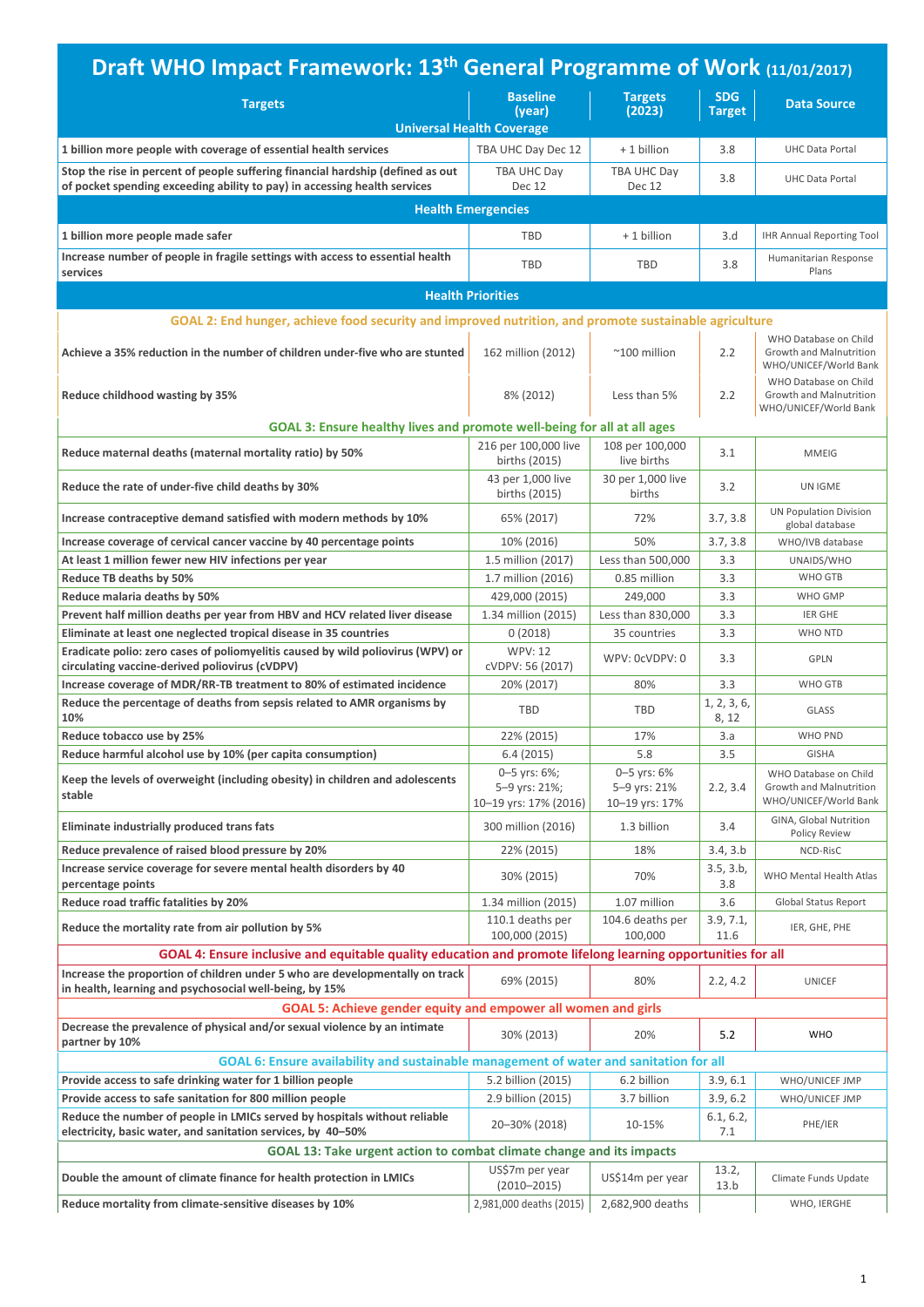## **WHO Impact Framework**

| <b>Universal Health Coverage</b> |                                                                                                                                                                                                                                                                                                                                                                                                                                                                                                                                                                                                               |
|----------------------------------|---------------------------------------------------------------------------------------------------------------------------------------------------------------------------------------------------------------------------------------------------------------------------------------------------------------------------------------------------------------------------------------------------------------------------------------------------------------------------------------------------------------------------------------------------------------------------------------------------------------|
| <b>Target</b>                    | 1 billion more people with coverage of essential health services                                                                                                                                                                                                                                                                                                                                                                                                                                                                                                                                              |
| <b>Description</b>               | At best, only half the world's population benefits from coverage of essential health services, which include<br>reproductive, maternal, newborn and child health; communicable diseases; and noncommunicable diseases. SDG<br>target 3.8 focuses on achieving universal health coverage for all by 2030, at least 1 billion more people will need to<br>have access to essential health services in each five-year period between 2015 and 2030.                                                                                                                                                              |
| <b>Target</b>                    | Stop the rise in percent of people suffering financial hardship (defined as out of pocket spending exceeding<br>ability to pay) in accessing health services                                                                                                                                                                                                                                                                                                                                                                                                                                                  |
| <b>Description</b>               | The proportion of households out of pocket spending on health exceeding their ability to pay increased from (x) in<br>2000 to (y) in 2010, representing around (z) people facing financial hardship. WHO's target will be to stop the rise in<br>financial hardship due to out of pocket health spending and indeed to reverse it. [Data points TBA/updated on UHC<br>Day, Dec 12]                                                                                                                                                                                                                            |
| <b>WHO role</b>                  | WHO's top strategic priority is to support countries to strengthen health systems in order to progress towards UHC.<br>Raise global awareness of UHC in concert with Member States and partners. Leverage domestic investments.<br>Strengthen country capacity to design and implement health system improvements to increase access to effective<br>health services and thereby establish mechanisms to translate UHC effectively and efficiently into health impact.<br>Support country capacity to monitor, track and evaluate progress on health SDGs.                                                    |
| <b>Health Emergencies</b>        |                                                                                                                                                                                                                                                                                                                                                                                                                                                                                                                                                                                                               |
| <b>Target</b>                    | 1 billion more people made safer                                                                                                                                                                                                                                                                                                                                                                                                                                                                                                                                                                              |
| <b>Description</b>               | Populations considered 'safer' are those in countries that achieve improvement on a set of five critical capacities to<br>detect and respond to major health emergencies, namely: coordination, surveillance, laboratory, response, and risk<br>communication. These capacities will be measured using the 2005 International Health Regulations (IHR). The<br>benchmarks will be structured to make this indicator universal so that any country can contribute to making the<br>world safer by better protecting its population. Improving the safety of any population improves the safety of<br>everyone. |
| <b>WHO role</b>                  | Build and sustain national and global systems to prevent, detect, and respond to epidemics. Strengthen country<br>capacity for early warning, risk reduction and management of national and global health risks. Ensure health events<br>are detected, and risks are assessed and communicated for action. Ensure that all countries utilize evidence-based<br>risk mitigation strategies for high threat infectious hazards, assess and address critical gaps, and report.                                                                                                                                   |
| <b>Target</b>                    | Increase number of people in fragile settings with access to essential health services                                                                                                                                                                                                                                                                                                                                                                                                                                                                                                                        |
| <b>Description</b>               | Number of people in fragile, conflict, and vulnerable settings with access to essential health services. This target is<br>consistent with the overall target on service delivery under UHC listed above but focused on people in need in<br>fragile, conflict and vulnerable settings. [methodology under finalization].                                                                                                                                                                                                                                                                                     |
| <b>WHO role</b>                  | Ensure that populations affected by emergencies have access to essential and life-saving health services.<br>Strengthen the capacity of national authorities and local communities to detect, prevent and respond to health<br>emergencies taking an all hazards approach. Focus on the protection of health systems from collapse and rebuilding<br>health systems after conflict. Ensure health of displaced populations through integration and with active<br>participation of regions and countries.                                                                                                     |
| <b>Health Priorities</b>         |                                                                                                                                                                                                                                                                                                                                                                                                                                                                                                                                                                                                               |
|                                  | GOAL 2: End hunger, achieve food security and improved nutrition, and promote sustainable agriculture                                                                                                                                                                                                                                                                                                                                                                                                                                                                                                         |
| <b>Target</b>                    | 35% reduction in the number of children under-five who are stunted                                                                                                                                                                                                                                                                                                                                                                                                                                                                                                                                            |
| <b>Description</b>               | Childhood stunting is one of the most significant impediments to human development. In 2015, 155 million children<br>were stunted and only 49 countries were on track to meet this target. Urgent investments are necessary to achieve<br>the target of 100 million children by 2023. Stunting is linked to other global nutrition targets (anemia in women of<br>reproductive age, low birth weight, childhood overweight, exclusive breastfeeding and wasting).                                                                                                                                             |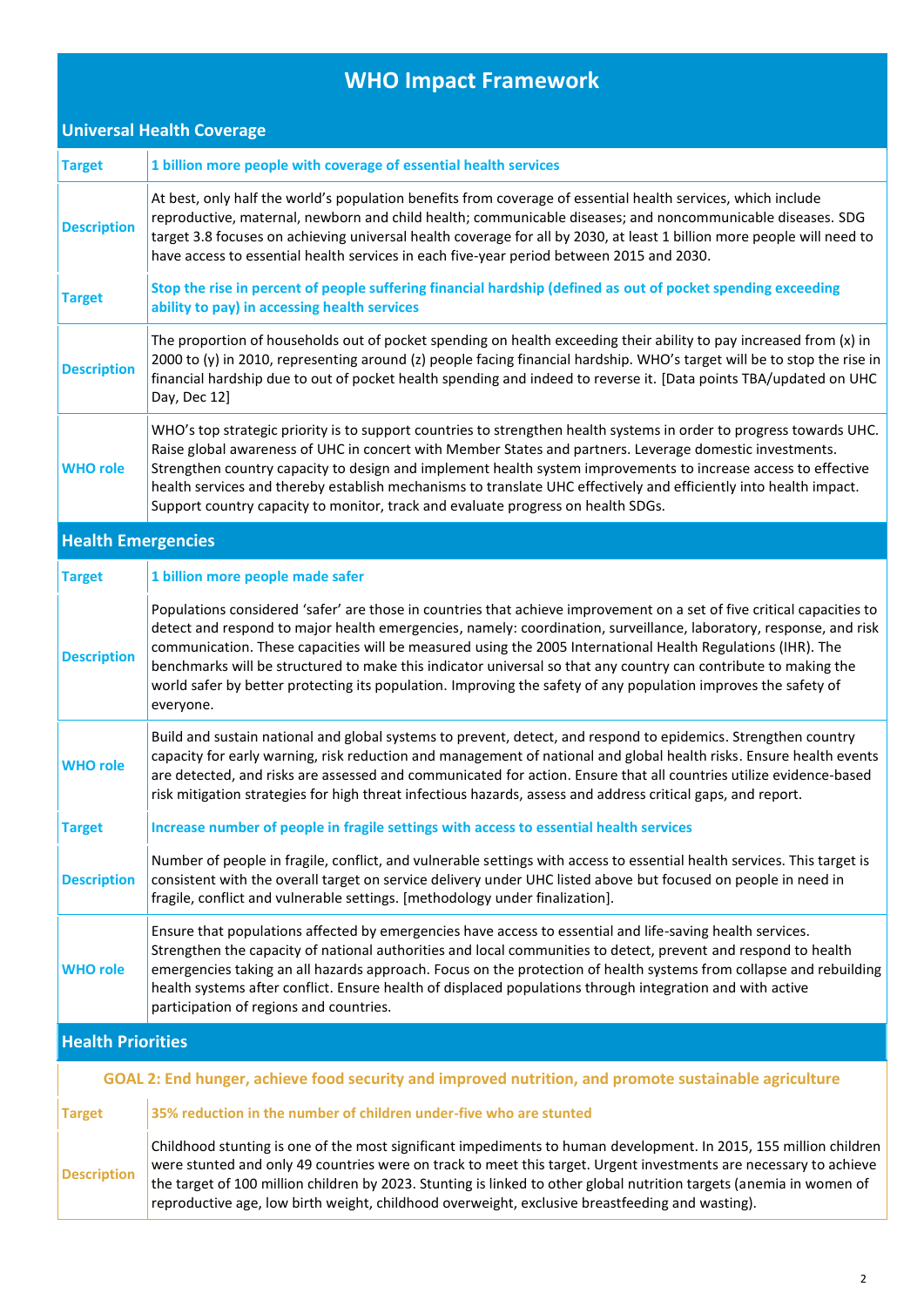| <b>WHO role</b>              | Strengthen surveillance, monitoring and evaluation. Support policy action to improve access for infant and young<br>child feeding practices, provision of micronutrients and help with implementation, including populations in fragile<br>settings.                                                                                                                                                                                                                                     |
|------------------------------|------------------------------------------------------------------------------------------------------------------------------------------------------------------------------------------------------------------------------------------------------------------------------------------------------------------------------------------------------------------------------------------------------------------------------------------------------------------------------------------|
| <b>Target</b>                | <b>Reduce childhood wasting by 35%</b>                                                                                                                                                                                                                                                                                                                                                                                                                                                   |
| <b>Description</b>           | In 2016, an estimated 52 million children under 5 years of age suffered from wasting, usually the result of an acute<br>and significant food shortage and/or disease. The global wasting rate in 2012 was 8 percent. At current trends, a<br>35% reduction is required to achieve the target of less than 5% by 2023 worldwide, and further investment and<br>action are needed in order to achieve the target.                                                                          |
| <b>WHO role</b>              | Improve surveillance, monitoring and evaluation. Support integration of treatment services across sectors, policy<br>action and financing.                                                                                                                                                                                                                                                                                                                                               |
|                              | GOAL 3: Ensure healthy lives and promote well-being for all at all ages                                                                                                                                                                                                                                                                                                                                                                                                                  |
| <b>Target</b>                | Reduce maternal deaths (maternal mortality ratio) by 50%                                                                                                                                                                                                                                                                                                                                                                                                                                 |
| <b>Description</b>           | By 2023, reduce maternal mortality ratio to 108 per 100,000 live births from the baseline level of 216 per 100,000<br>live births in 2015. This target is central to SDG 3.1 to reduce global maternal deaths from pregnancy and childbirth<br>complications.                                                                                                                                                                                                                            |
| <b>WHO role</b>              | Update standards and guidelines. Strengthen surveillance, monitoring and evaluation systems. Improve cause of<br>death certification and reporting to eradicate preventable deaths from direct obstetric causes, including<br>hemorrhage, sepsis, hypertensive disorders and abortion complications. Support task shifting and application of<br>new technologies like hemorrhage control, innovate information systems, and finance of services and transport.                          |
| <b>Target</b>                | Reduce the rate of under-five child deaths by 30%                                                                                                                                                                                                                                                                                                                                                                                                                                        |
| <b>Description</b>           | Reduce the rate of under-five child death by 30%, from 43 per 1,000 live births in 2015 to 30 per 1,000 live births in<br>2023. Reducing child deaths is central to SDG 3.2.                                                                                                                                                                                                                                                                                                             |
| <b>WHO role</b>              | Promote use of and support the implementation of treatment guidelines, including neonatal sepsis and asphyxia<br>guidelines. Support the implementation of the Global Action Plan for Pneumonia and Diarrhea. Roll-out and expand<br>coverage with pneumococcal and rotavirus vaccine as well as other childhood vaccines. Support maternal<br>immunization programmes proven to reduce neonatal mortality tetanus, influenza, respiratory syncytial virus and<br>group B streptococcus. |
| <b>Target</b>                | Increase contraceptive demand satisfied with modern methods by 10%                                                                                                                                                                                                                                                                                                                                                                                                                       |
| <b>Description</b>           | Increase the percentage of contraceptive demand satisfied with modern methods by women and girls from 65% in<br>2017 to 72% in 2023. An estimated 214 million women of reproductive age in developing regions who want to<br>avoid pregnancy are not using a modern contraceptive method. This target relates to SDG 3.7 and 3.8.                                                                                                                                                        |
| <b>WHO role</b>              | Adoption of guidelines to reduce medical and non-medical barriers to family planning. Develop and promote<br>integrated service delivery models to improve access, such as task sharing, and scale up the availability of high-<br>quality contraceptive commodities at lower cost through product prequalification.                                                                                                                                                                     |
| <b>Target</b>                | Increase coverage of cervical cancer vaccine by 40 percentage points                                                                                                                                                                                                                                                                                                                                                                                                                     |
| <b>Description</b>           | Increase the global coverage of cervical cancer vaccine from the average of 10% in 2016 to 50% in 2023. Cervical<br>cancer is a leading cause of premature deaths in women in LMICs. Introduction and scale up of HPV vaccination in<br>girls will result in a substantial reduction in cervical cancer and pre-cancer. Vaccination will lead to reduction of<br>other related cancers, including in males through indirect protection. This target relates to SDGs 3.7 and 3.8.         |
| <b>WHO role</b>              | Establish standards and guidelines for national vaccination policies and strategies. Strengthen surveillance and<br>monitoring systems for tracking vaccination coverage and impact. Support policy action for the introduction, pre-<br>qualification, and scale up of HPV vaccines.                                                                                                                                                                                                    |
| <b>COMMUNICABLE DISEASES</b> |                                                                                                                                                                                                                                                                                                                                                                                                                                                                                          |
| <b>Target</b>                | At least 1 million fewer new HIV infections per year                                                                                                                                                                                                                                                                                                                                                                                                                                     |
| <b>Description</b>           | At least 1 million fewer new HIV infections globally per year. Focus on reaching all vulnerable groups, particularly<br>key populations. This target relates to SDG 3.3.                                                                                                                                                                                                                                                                                                                 |
| <b>WHO role</b>              | Develop guidelines and establish monitoring system for impact measurements. Ensure access and innovation (e.g.<br>optimal quality-assured ARVs and diagnostics). Support prevention, testing, treatment and sustained viral load<br>suppression (the 90, 90, 90 targets), and reduction in new infections within health sector reform.                                                                                                                                                   |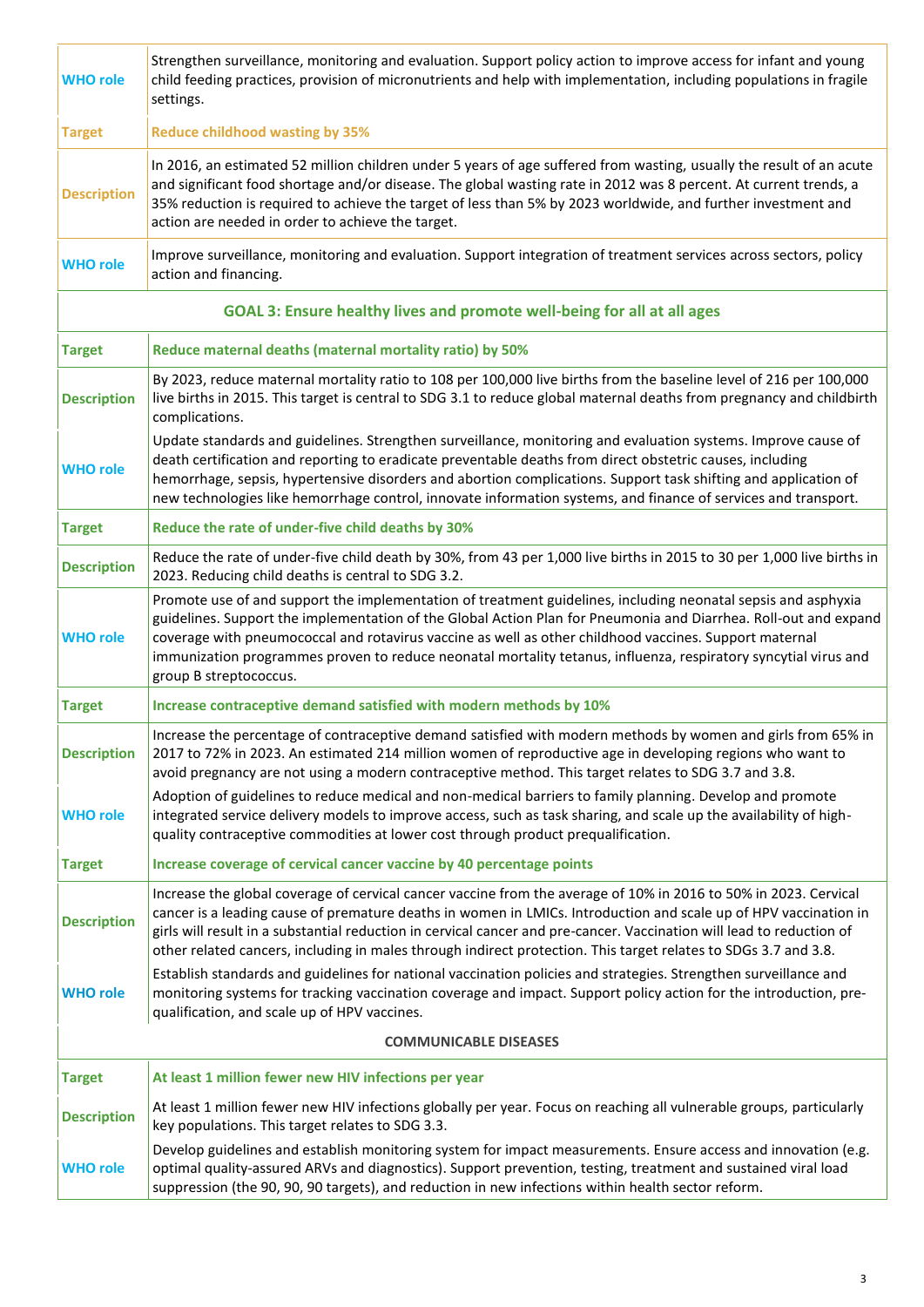| <b>Target</b>      | <b>Reduce TB deaths by 50%</b>                                                                                                                                                                                                                                                                                                                                                                                                                                                                                                                                                                                                                                                                                                                                                                                                                                                                                                                                                                                                                                                                           |
|--------------------|----------------------------------------------------------------------------------------------------------------------------------------------------------------------------------------------------------------------------------------------------------------------------------------------------------------------------------------------------------------------------------------------------------------------------------------------------------------------------------------------------------------------------------------------------------------------------------------------------------------------------------------------------------------------------------------------------------------------------------------------------------------------------------------------------------------------------------------------------------------------------------------------------------------------------------------------------------------------------------------------------------------------------------------------------------------------------------------------------------|
| <b>Description</b> | Deaths from TB will be reduced by 50%, i.e. from the baseline deaths of 1.7 million in 2016 to less than 850,000 per<br>year in 2023. Achieving the target requires full implementation of the End TB Strategy.                                                                                                                                                                                                                                                                                                                                                                                                                                                                                                                                                                                                                                                                                                                                                                                                                                                                                          |
| <b>WHO role</b>    | Set standards and guidelines for prevention and care for drug-susceptible and drug-resistant TB. Monitor the global<br>epidemic and track progress using national notification and vital registration systems, and promote use of the<br>multisector accountability framework. Ensure reduction in premature deaths by fully implementing the End TB<br>strategy. Strengthen country capacity to design, implement and evaluate health system improvements to reduce<br>barriers to service us, improve quality and popularize new technologies.                                                                                                                                                                                                                                                                                                                                                                                                                                                                                                                                                         |
| <b>Target</b>      | <b>Reduce malaria deaths by 50%</b>                                                                                                                                                                                                                                                                                                                                                                                                                                                                                                                                                                                                                                                                                                                                                                                                                                                                                                                                                                                                                                                                      |
| <b>Description</b> | The malaria mortality will be reduced by 50%, i.e. from the baseline deaths of 429,000 in 2015 to 249,000 in 2023.<br>Achieving the target requires full implementation of the Global Technical Strategy for Malaria 2016-2030 and<br>represents a significant contribution to reductions in maternal, neonatal and under-five mortality throughout sub-<br>Saharan Africa.                                                                                                                                                                                                                                                                                                                                                                                                                                                                                                                                                                                                                                                                                                                              |
| <b>WHO role</b>    | Implement the new Global Technical Strategy for the next 15 years. Support elimination efforts in at least 20<br>countries to interrupt malaria transmission by 2020, and respond to emergencies and humanitarian crisis in malaria<br>endemic countries.                                                                                                                                                                                                                                                                                                                                                                                                                                                                                                                                                                                                                                                                                                                                                                                                                                                |
| <b>Target</b>      | Prevent half million deaths per year from HBV and HCV related liver disease                                                                                                                                                                                                                                                                                                                                                                                                                                                                                                                                                                                                                                                                                                                                                                                                                                                                                                                                                                                                                              |
| <b>Description</b> | Provide access to hepatitis treatment from currently less than 10% coverage (1.34 million) to 50% coverage (less<br>than 830,000) of eligibles by 2023. Support integration of HIV and tuberculosis treatment in health sector reform.<br>Prevent mother to child transmission of HBV as part of the standard maternal and child health package. Strengthen<br>country capacity to design, implement and evaluate health system improvements to reduce barriers to and<br>improve quality of services.                                                                                                                                                                                                                                                                                                                                                                                                                                                                                                                                                                                                   |
| <b>WHO role</b>    | Implement the global hepatitis strategy and support optimized procurement of commodities. Ensure standard<br>monitoring, evaluation and economic analysis. Focus on vulnerable population (e.g. prisoners, migrants, indigenous<br>people, persons who inject drugs).                                                                                                                                                                                                                                                                                                                                                                                                                                                                                                                                                                                                                                                                                                                                                                                                                                    |
| <b>Target</b>      | Eliminate at least one neglected tropical disease in 35 countries                                                                                                                                                                                                                                                                                                                                                                                                                                                                                                                                                                                                                                                                                                                                                                                                                                                                                                                                                                                                                                        |
| <b>Description</b> | In endemic countries, control and eliminate neglected tropical diseases (NTD)- at least one disease in 35 eligible<br>countries between 2019-2023. This target will be driven by progress on guinea worm disease, lymphatic filariasis<br>and trachoma. It is projected that guinea worm disease will be globally eliminated (eradicated) in this period.                                                                                                                                                                                                                                                                                                                                                                                                                                                                                                                                                                                                                                                                                                                                                |
| <b>WHO role</b>    | Coordinate the delivery of quality-assured, essential medicines made available through donors, and<br>other interventions to eliminate NTDs. Provide technical expertise in the decision to stop interventions. Support<br>implementation of the Global Vector Control Response, One Health approach to human and animal diseases, and<br>joint Water, Sanitation and Hygiene (WASH)-NTD strategies to create the environmental conditions for elimination.<br>Monitor progress to ensure efficiency and equity of services.                                                                                                                                                                                                                                                                                                                                                                                                                                                                                                                                                                             |
| <b>Target</b>      | Eradicate polio: zero cases of poliomyelitis caused by wild poliovirus (WPV) or circulating vaccine-derived<br>poliovirus (cVDPV)                                                                                                                                                                                                                                                                                                                                                                                                                                                                                                                                                                                                                                                                                                                                                                                                                                                                                                                                                                        |
| <b>Description</b> | Eradicate polio with certification-level surveillance. Barring major access challenges in some parts of the world, the<br>Global Commission for the Certification of polio eradication will certify wild polio virus eradication and the world<br>will celebrate the eradication of a human disease for the second time in history.                                                                                                                                                                                                                                                                                                                                                                                                                                                                                                                                                                                                                                                                                                                                                                      |
| <b>WHO role</b>    | Lead technical and coordinating agency of the Global Polio Eradication Initiative. Implement Post Certification<br>Strategy by ensuring: a) surveillance in all countries, including areas affected by conflict (acute flaccid paralysis and<br>environmental surveillance, supported by the WHO global Polio Laboratory Network; b) outbreak response<br>capabilities and management of global vaccine stockpiles so that any detection of poliovirus is immediately<br>addressed by a timely and effective response including, when appropriate, with an immunization response; c)<br>containment of the wild and vaccine-derived viruses in laboratories and vaccine manufacturing plants, in line with<br>WHO Global Action Plan (GAPIII) <sup>1</sup> will have to be certified for all countries which maintain poliovirus essential<br>facilities; and d) full withdrawal of Oral Polio Vaccine (OPV) by all countries still using OPV within 18 months of<br>global certification of eradication, building on the successful experience of the April 2016 global withdrawal of<br>trivalent OPV. |
| <b>Target</b>      | Increase coverage of MDR/RR-TB treatment to 80% of estimated incidence                                                                                                                                                                                                                                                                                                                                                                                                                                                                                                                                                                                                                                                                                                                                                                                                                                                                                                                                                                                                                                   |
| <b>Description</b> | Increase coverage of MDR/RR-TB diagnosis and treatment to 80% of estimated incidence globally.                                                                                                                                                                                                                                                                                                                                                                                                                                                                                                                                                                                                                                                                                                                                                                                                                                                                                                                                                                                                           |
| <b>WHO role</b>    | Provide norms and standards for TB drug resistance prevention, diagnosis, treatment and medicine safety. Develop<br>guidelines, support for policy change, ensure access and innovation, and service delivery models. Monitor and track<br>the global epidemic of drug-resistant TB from national TB drug-resistance surveillance and case-notification<br>systems, and provide technical assistance.                                                                                                                                                                                                                                                                                                                                                                                                                                                                                                                                                                                                                                                                                                    |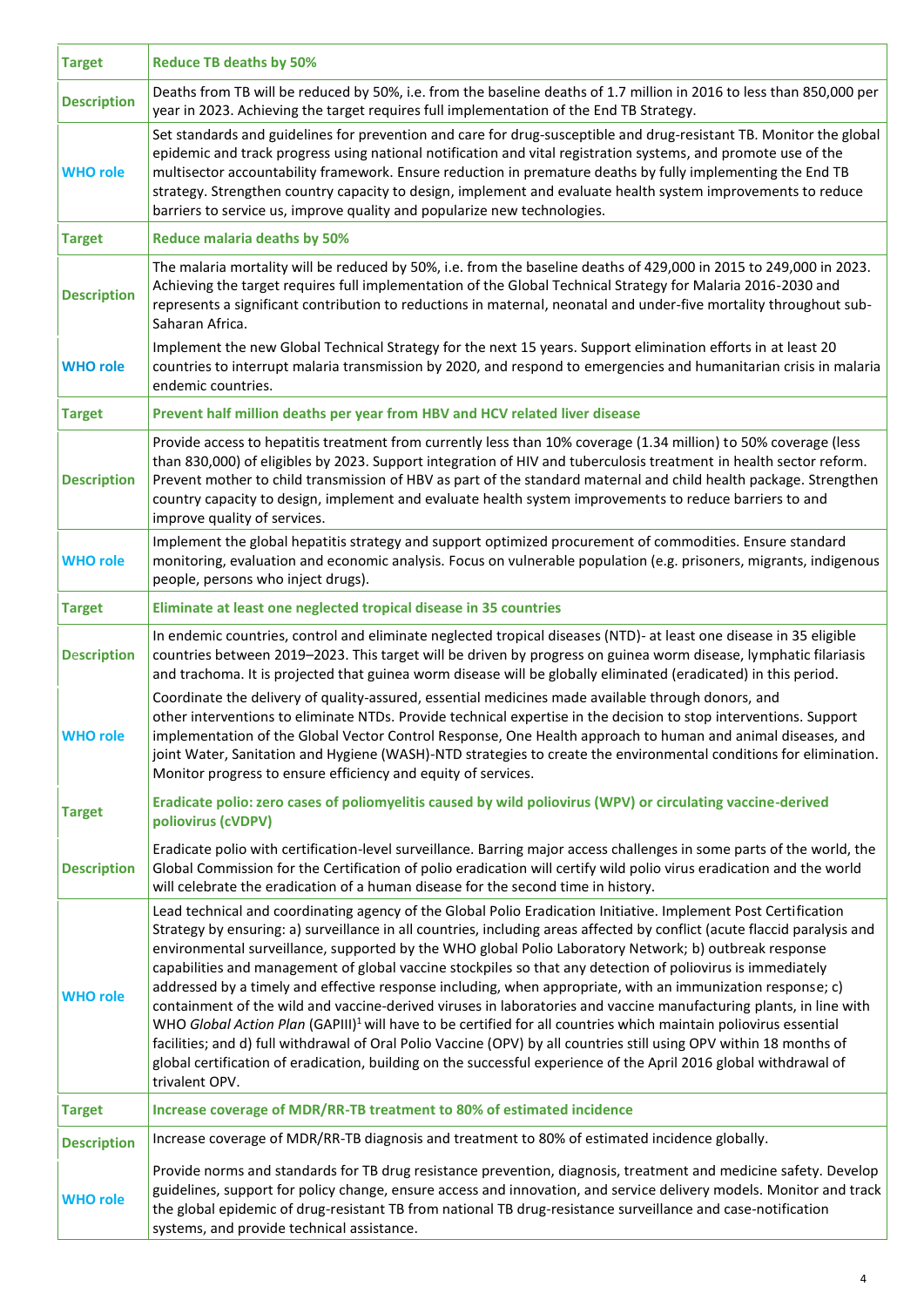| <b>Target</b>      | Reduce the percentage of deaths from sepsis related to AMR organisms by 10%                                                                                                                                                                                                                                                                                                                                                                                                                                                                                                                                                                     |
|--------------------|-------------------------------------------------------------------------------------------------------------------------------------------------------------------------------------------------------------------------------------------------------------------------------------------------------------------------------------------------------------------------------------------------------------------------------------------------------------------------------------------------------------------------------------------------------------------------------------------------------------------------------------------------|
| <b>Description</b> | Reduce the percentage of deaths from sepsis related to Antimicrobial Resistance (AMR) pathogens by 10%. Sepsis<br>causes approximately 6 million deaths worldwide every year, which are mostly preventable. Comprehensive and<br>decisive action is needed to enhance infection prevention and control activities to prevent the emergence and<br>spread of AMR.                                                                                                                                                                                                                                                                                |
| <b>WHO role</b>    | Support development of an integrated global package (a one-health approach) to combat AMR spanning human,<br>agricultural, food and environmental aspects. Strengthen surveillance and laboratory capacity- Global AMR<br>Surveillance System (GLASS), ensure uninterrupted access to essential antibiotics of assured quality, regulate and<br>promote the rational use of antibiotics, and foster innovations in science and technology for the development of<br>new antimicrobial agents.                                                                                                                                                   |
|                    | NONCOMMUNICABLE DISEASES, MENTAL HEALTH, SUBSTANCE ABUSE, AND INJURIES                                                                                                                                                                                                                                                                                                                                                                                                                                                                                                                                                                          |
| <b>Target</b>      | <b>Reduce tobacco use by 25%</b>                                                                                                                                                                                                                                                                                                                                                                                                                                                                                                                                                                                                                |
| <b>Description</b> | Reduce tobacco use among adults aged 15 years and older from 22% in 2015 to 17% by 2023. SDG target 3a<br>supports strengthening of FCTC implementation as key to achieving SDG 3 and target 3.4.                                                                                                                                                                                                                                                                                                                                                                                                                                               |
| <b>WHO role</b>    | Implement the MPOWER technical package, in line with the WHO Framework Convention on Tobacco Control, in an<br>additional 30 LMICs where tobacco prevalence is highest.                                                                                                                                                                                                                                                                                                                                                                                                                                                                         |
| <b>Target</b>      | Reduce harmful alcohol use by 10% (per capita consumption)                                                                                                                                                                                                                                                                                                                                                                                                                                                                                                                                                                                      |
| <b>Description</b> | Reduce the harmful use of alcohol by 10%, as measured by per capita consumption from 6.4 in 2015 to 5.8 litres of<br>pure alcohol in 2023. SDG 3.5 supports this target.                                                                                                                                                                                                                                                                                                                                                                                                                                                                        |
| <b>WHO role</b>    | Implement the WHO Global Strategy to Reduce the Harmful Use of Alcohol in at least 20 low- and middle-income<br>countries with the highest or greatest increase in the health and social burden caused by alcohol.                                                                                                                                                                                                                                                                                                                                                                                                                              |
| <b>Target</b>      | Keep the levels of overweight (including obesity) in children and adolescents stable                                                                                                                                                                                                                                                                                                                                                                                                                                                                                                                                                            |
| <b>Description</b> | Prevent overweight and reduce obesity rates in children and adolescents. This target will contribute to the<br>reduction of mortality from NCDs. SDG 2.2 and 3.4 support this target.                                                                                                                                                                                                                                                                                                                                                                                                                                                           |
| <b>WHO role</b>    | Set standards and guidelines to improve children's diets and physical activity, prevent overweight and obesity<br>throughout the life course. Strengthen surveillance systems to monitor and track progress. Support<br>implementation of best practices.                                                                                                                                                                                                                                                                                                                                                                                       |
| <b>Target</b>      | <b>Eliminate industrially produced trans fats</b>                                                                                                                                                                                                                                                                                                                                                                                                                                                                                                                                                                                               |
| <b>Description</b> | Eliminate industrially produced trans fats (TFA) in 1.3 billion people by 2023. An estimated 537,000 deaths in 2010<br>were attributed to increased intake of TFA. Increased intake of trans-fatty acids (>1% E) is associated with<br>increased risk of CHD mortality and events. In 2016, approximately 300 million people were covered by prevention<br>policies. The target to eliminate industrially produced TFA in 1 billion people will be achieved through reducing the<br>exposure of industrially produced TFA by strengthening the implementation and enforcement of legislative actions<br>including bans and mandatory labelling. |
| <b>WHO role</b>    | Set standard protocols and establish laboratory capacity to measure industrial TFA. Establish guidelines for<br>implementing evidence based policy interventions for global elimination of industrial TFA. Engage with the private<br>sector to address reformulating food products and labelling. Establish independent reporting mechanisms to track<br>progress and support public awareness campaigns.                                                                                                                                                                                                                                      |
| <b>Target</b>      | Reduce prevalence of raised blood pressure by 20%                                                                                                                                                                                                                                                                                                                                                                                                                                                                                                                                                                                               |
| <b>Description</b> | Reduce prevalence of raised blood pressure by 20%, from 22% in 2015 to 18% by 2023. An estimated 1.4 billion<br>people worldwide have high blood pressure, but just 14% have it under control. Approximately 10 million people<br>die each year due to high blood pressure.                                                                                                                                                                                                                                                                                                                                                                     |
| <b>WHO role</b>    | Implement the Global Hearts Initiative to Reduce Heart Attacks and Strokes. Support the implementation of the<br>HEARTS and SHAKE technical packages in at least 20 low- and middle-income countries where the burden of<br>cardiovascular diseases is highest.                                                                                                                                                                                                                                                                                                                                                                                 |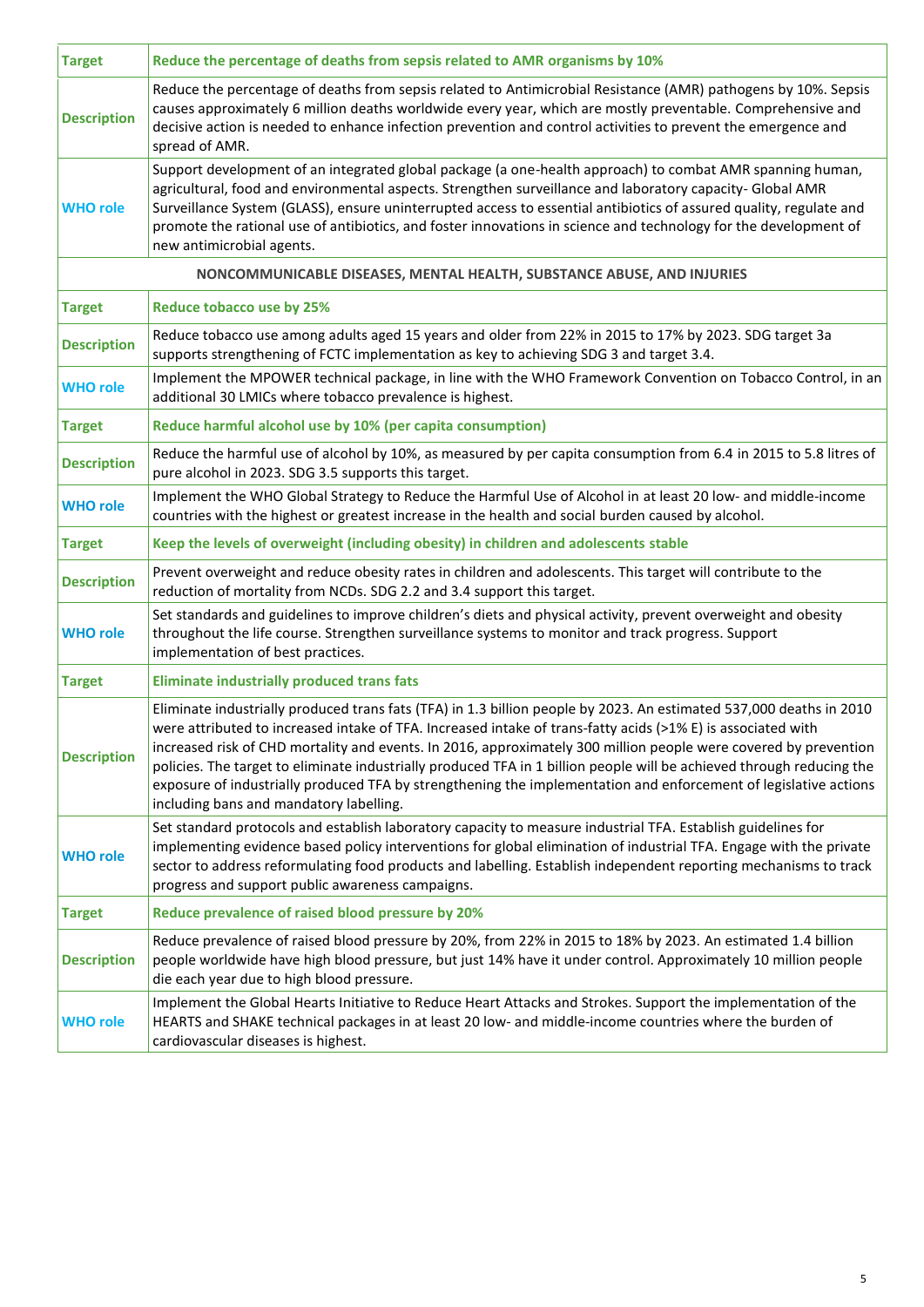| <b>Target</b>      | Increase service coverage for severe mental health disorders by 40 percentage points                                                                                                                                                                                                                                                                                                                                                                                                                                                                                       |
|--------------------|----------------------------------------------------------------------------------------------------------------------------------------------------------------------------------------------------------------------------------------------------------------------------------------------------------------------------------------------------------------------------------------------------------------------------------------------------------------------------------------------------------------------------------------------------------------------------|
| <b>Description</b> | Increase service coverage for severe mental health disorders from 30% to 70%. Increasing service coverage for<br>severe mental disorders (moderate and severe depression, psychoses, bipolar disorder, substance use disorders)<br>beyond the baseline will require prioritization, and supporting task shifting to increase access to care in at least 24<br>low- and middle-income countries with lowest treatment coverage. This target relates to SDG 3.5, 3.b and 3.8.                                                                                                |
| <b>WHO role</b>    | Implement evidence-based technical packages with UHC focusing on governance, care (pharmacological and<br>psychological), promotion and prevention, and surveillance, monitoring and research.                                                                                                                                                                                                                                                                                                                                                                             |
| <b>Target</b>      | <b>Reduce road traffic fatalities by 20%</b>                                                                                                                                                                                                                                                                                                                                                                                                                                                                                                                               |
| <b>Description</b> | Reduce road traffic fatalities by 20%. In 2015, road traffic fatalities were responsible for 1.34 million deaths.                                                                                                                                                                                                                                                                                                                                                                                                                                                          |
| <b>WHO role</b>    | Advocate, build capacity and provide technical support to strengthen road-safety legislation (e.g. on speed, drink-<br>driving, helmet and seat-belt wearing) and enforcement. Improve emergency trauma care and rehabilitation<br>services. Strengthen national road safety surveillance and monitoring systems.                                                                                                                                                                                                                                                          |
| <b>Target</b>      | Reduce the mortality rate from air pollution by 5%                                                                                                                                                                                                                                                                                                                                                                                                                                                                                                                         |
| <b>Description</b> | 110.1 deaths per 100,000 population <sup>1</sup> in 2015 were attributed to the joint effects of household (indoor) and<br>ambient (outdoor) air pollution. Compared to a 2015 baseline, by 2023 the mortality rate from air pollution will be<br>reduced by 5%. Achievement of this target will be measured by the number of cities and countries with<br>commitments to reduce air pollution exposures, including household indoor air pollution, per WHO Air Quality<br>Guidelines.                                                                                     |
| <b>WHO role</b>    | Strengthen standard surveillance and monitoring systems. Scale-up health-promoting household fuels and<br>technologies. Develop and deploy tools to accelerate the transition to sustained clean household energy use and<br>reduce urban health risks. Advocate for protecting public health through sustainable energy, transport, housing and<br>urban health initiatives.                                                                                                                                                                                              |
|                    | GOAL 4: Ensure inclusive and equitable quality education and promote lifelong learning opportunities for all                                                                                                                                                                                                                                                                                                                                                                                                                                                               |
|                    | HUMAN CAPITAL INCLUDING EARLY CHILD AND ADOLESCENT BRAIN DEVELOPMENT                                                                                                                                                                                                                                                                                                                                                                                                                                                                                                       |
| <b>Target</b>      | Increase the proportion of children under five who are developmentally on track in health, learning and<br>psychosocial well-being, by 15%                                                                                                                                                                                                                                                                                                                                                                                                                                 |
| <b>Description</b> | Increase the percentage of children under five who are developmentally on track in health, learning and<br>psychosocial well-being to 80%. This target relates to the SDG target 4.2 and 2.2 and emphasizes interventions in<br>the early years or first 1,000 days. It is paramount for every child to have an equal opportunity to achieve optimal<br>physical growth and psycho-emotional development.                                                                                                                                                                  |
| <b>WHO role</b>    | Set guidance to ensure measurable impact on early child development. Utilize the global Nurturing Care<br>Framework to promote a life-course approach. Influence health sector to strengthen its role in the first 1,000 days<br>of a child's life, and provide tools and services to establish enabling environments for child development.                                                                                                                                                                                                                               |
|                    | <b>GOAL 5: Achieve gender equity and empower all women and girls</b>                                                                                                                                                                                                                                                                                                                                                                                                                                                                                                       |
| <b>Target</b>      | Decrease the prevalence of physical and/or sexual violence by an intimate partner by 10%                                                                                                                                                                                                                                                                                                                                                                                                                                                                                   |
| <b>Description</b> | Addressing violence against women is critical to achieving many health related SDGs. 1 in 3 women experience<br>physical and/or sexual intimate partner violence in their lifetime, leading to multiple health problems, i.e.<br>unplanned pregnancies, unsafe abortions, sexually transmitted infections, and numerous mental health, chronic<br>conditions, and injuries and death. During pregnancy, can result in miscarriage, premature birth and low-birth<br>weight babies and impact uptake of treatment for HIV and TB. This target relates to SDG targets 5.2.1. |
| <b>WHO role</b>    | Provide guidance and tools to support multisector capacity to reduce violence against women, including in<br>humanitarian settings. Set measurement standards and systems for monitoring.                                                                                                                                                                                                                                                                                                                                                                                  |
|                    |                                                                                                                                                                                                                                                                                                                                                                                                                                                                                                                                                                            |
|                    | GOAL 6: Ensure availability and sustainable management of water and sanitation for all                                                                                                                                                                                                                                                                                                                                                                                                                                                                                     |

 $\overline{\phantom{a}}$ 

<sup>&</sup>lt;sup>1</sup>Mortality rate provided is the WHO SDG reported value for 2012 (see <u>http://apps.who.int/gho/data/view.main.SDGAIRBODREGv?lang=en</u>) and serves as placeholder while 2015 estimates are finalized.